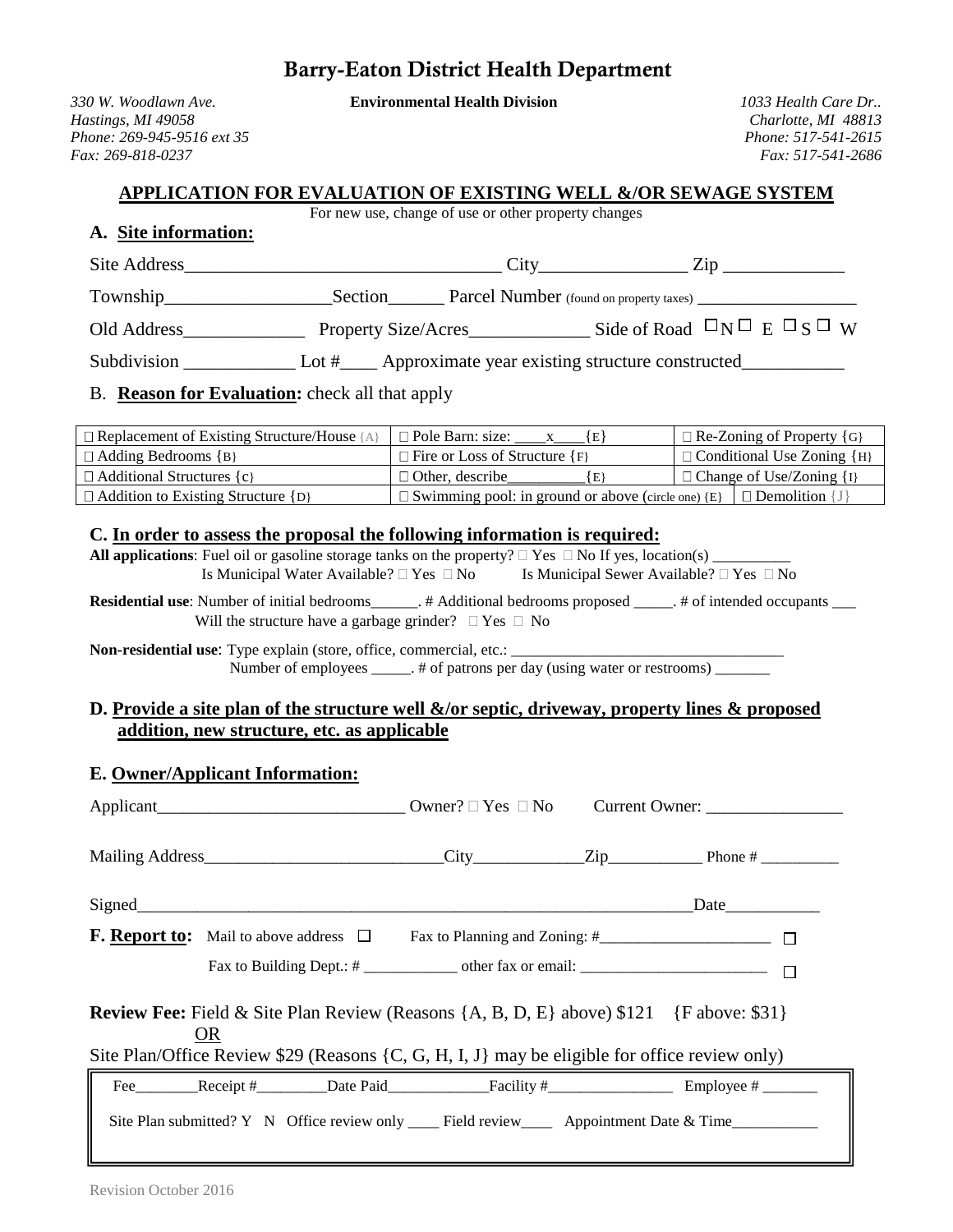|           | Site Plan for Property Changes &/or Change of Use at: |           |
|-----------|-------------------------------------------------------|-----------|
| (Address) | (township)                                            | (section) |

To review your application, a detailed site plan should be provided. Detailed records of your on-site well and septic may be available at the Environmental Health Office.

Diagram to show:

Road, property lines and existing buildings (a current survey is helpful in creating your sketch). Existing well(s) location and measurements from the house and other "permanent" site features such as survey stakes, fence, and utility poles. Show old wells used for irrigation, etc.  $\Box$ Location of existing septic tank(s), sewage disposal system, and any pre-approved

replacement/reserve drain bed area. Give measurements of known locations. Do not estimate.

 $\Box$ The location of the addition or new structure (include existing structure location).

Applicant's Site plan:

| $\uparrow$ |  |
|------------|--|
|            |  |
|            |  |
|            |  |
|            |  |
|            |  |
|            |  |
|            |  |
|            |  |
|            |  |
|            |  |
|            |  |
|            |  |
|            |  |
|            |  |
|            |  |
|            |  |
|            |  |
|            |  |

| <b>REVIEWED</b>  | constanto | Jate<br>___________ | Frold mort<br>at needed: '<br>$\ Y\ $ |
|------------------|-----------|---------------------|---------------------------------------|
| $\lambda$<br>Api |           |                     |                                       |